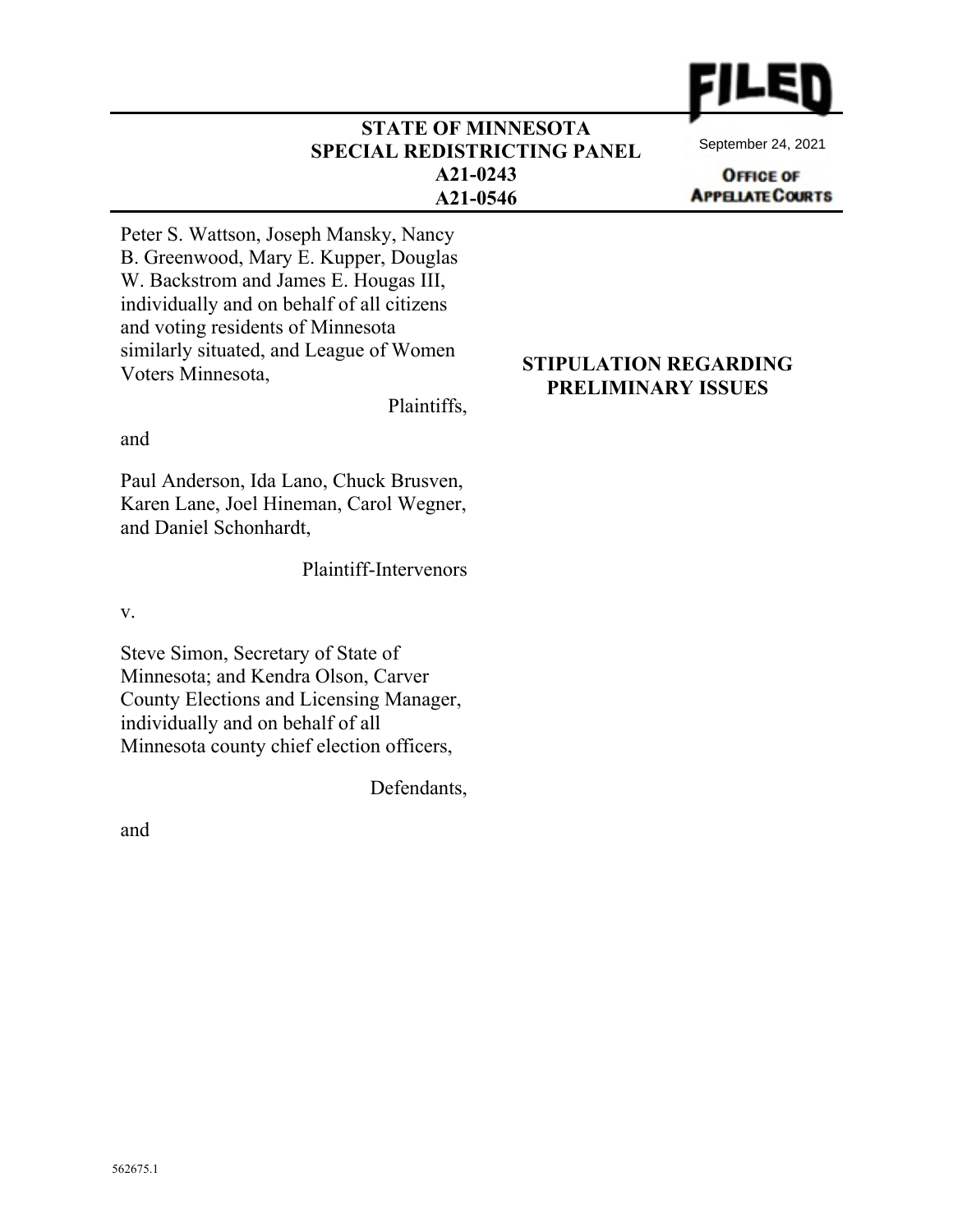Frank Sachs, Dagny Heimisdottir, Michael Arulfo, Tanwi Prigge, Jennifer Guertin, Garrison O'Keith McMurtrey, Mara Lee Glubka, Jeffrey Strand, Danielle Main, and Wayne Grimmer,

Plaintiffs,

and

Dr. Bruce Corrie, Shelly Diaz, Alberder Gillespie, Xiongpao Lee, Abdirazak Mahboub, Aida Simon, Beatriz Winters, Common Cause, OneMinnesota.org, and Voices for Racial Justice,

Plaintiff-Intervenors,

v.

Steve Simon, Secretary of State of Minnesota,

Defendant.

On August 24, 2021, the Minnesota Special Redistricting Panel ordered that the parties work toward a stipulation on certain preliminary issues. The parties hereto, by and through their respective undersigned attorneys of record, hereby agree as follows:

1. *Jurisdiction.* The State of Minnesota Special Redistricting Panel (the "Panel") has subject matter jurisdiction over all matters pertaining to legislative and congressional redistricting in the State of Minnesota. In addition, the Panel was properly appointed pursuant to the power of the Chief Justice to assign judges to hear particular cases.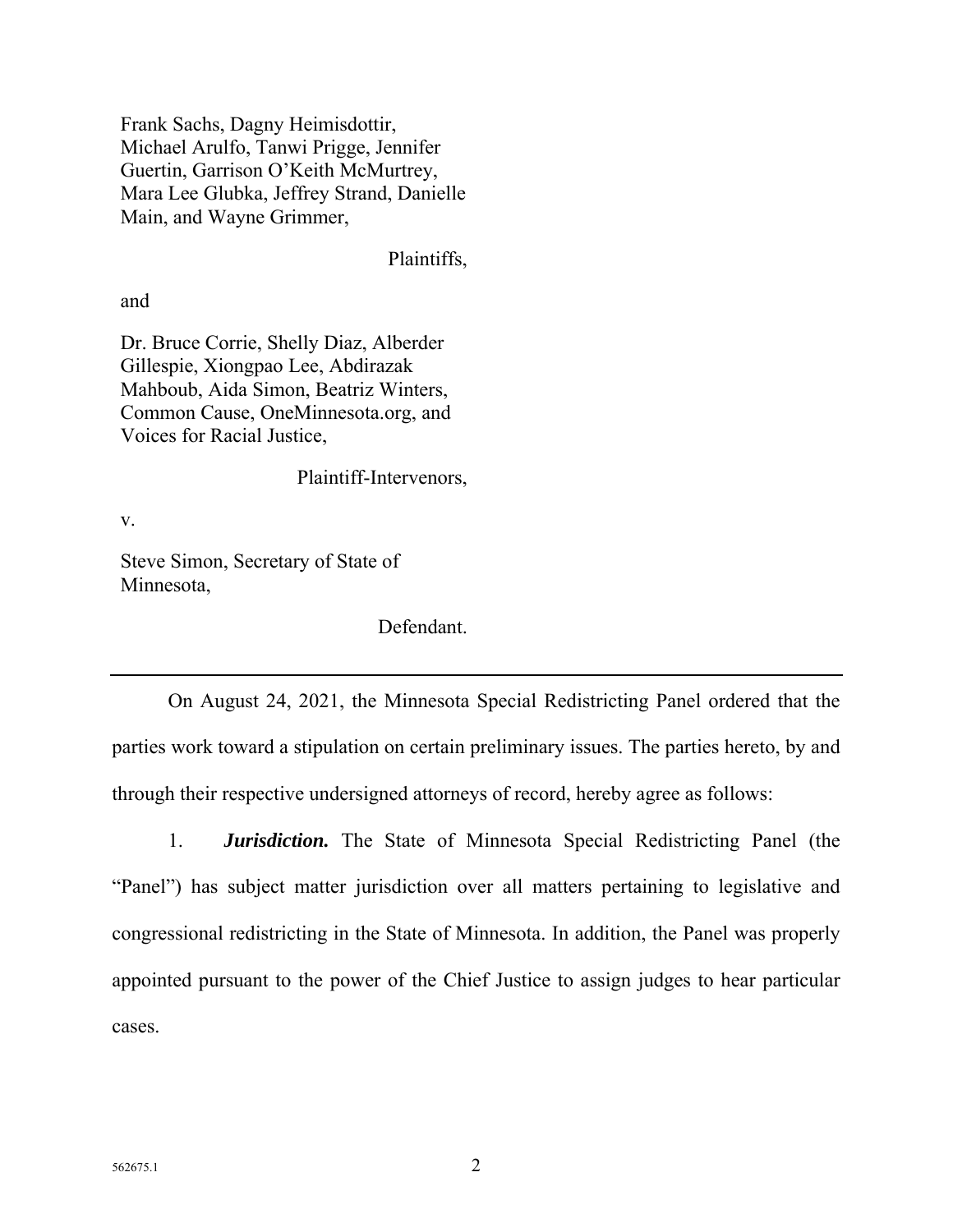2. *Constitutionality of current legislative districts.* Minnesota's legislative plan ordered in *Hippert v. Ritchie*, 813 N.W.2d 374 (Minn. Special Redistricting Panel 2012), and set forth in Minnesota Statutes Annotated, Chapter 2 Appendix and Minnesota Statutes Annotated sections 2.031, 2.395, and 2.495 (2020), is unequally apportioned based on the United States Census 2020 ("2020 Census"). Therefore, Minnesota's current legislative plan needs to be changed to reflect the 2020 Census for purposes of Minnesota's 2022 legislative elections.

The parties were unable to come to agreement on whether the current legislative districts are presently unconstitutional in light of the 2020 Census.

3. *Constitutionality of current congressional districts.* Minnesota's congressional plan ordered in *Hippert v. Ritchie*, 813 N.W.2d 391 (Minn. Special Redistricting Panel 2012), and set forth in Minnesota Statutes Annotated, Chapter 2 Appendix, is unequally apportioned based on the 2020 Census. Therefore, Minnesota's current congressional plan needs to be changed to reflect the 2020 Census for purposes of Minnesota's 2022 congressional elections.

The parties were unable to come to agreement on whether the current congressional districts are presently unconstitutional in light of the 2020 Census.

4. *Population data.* In preparing plans, United States 2020 Census Public Law 94-171 Redistricting Data provided to the State of Minnesota by the United States Census Bureau ("Bureau"), subject to correction of errors acknowledged by the Bureau, down to the census block level, shall be used by the parties and the Panel in the redistricting process. The appropriate geographic data is available through the Geographic Information Services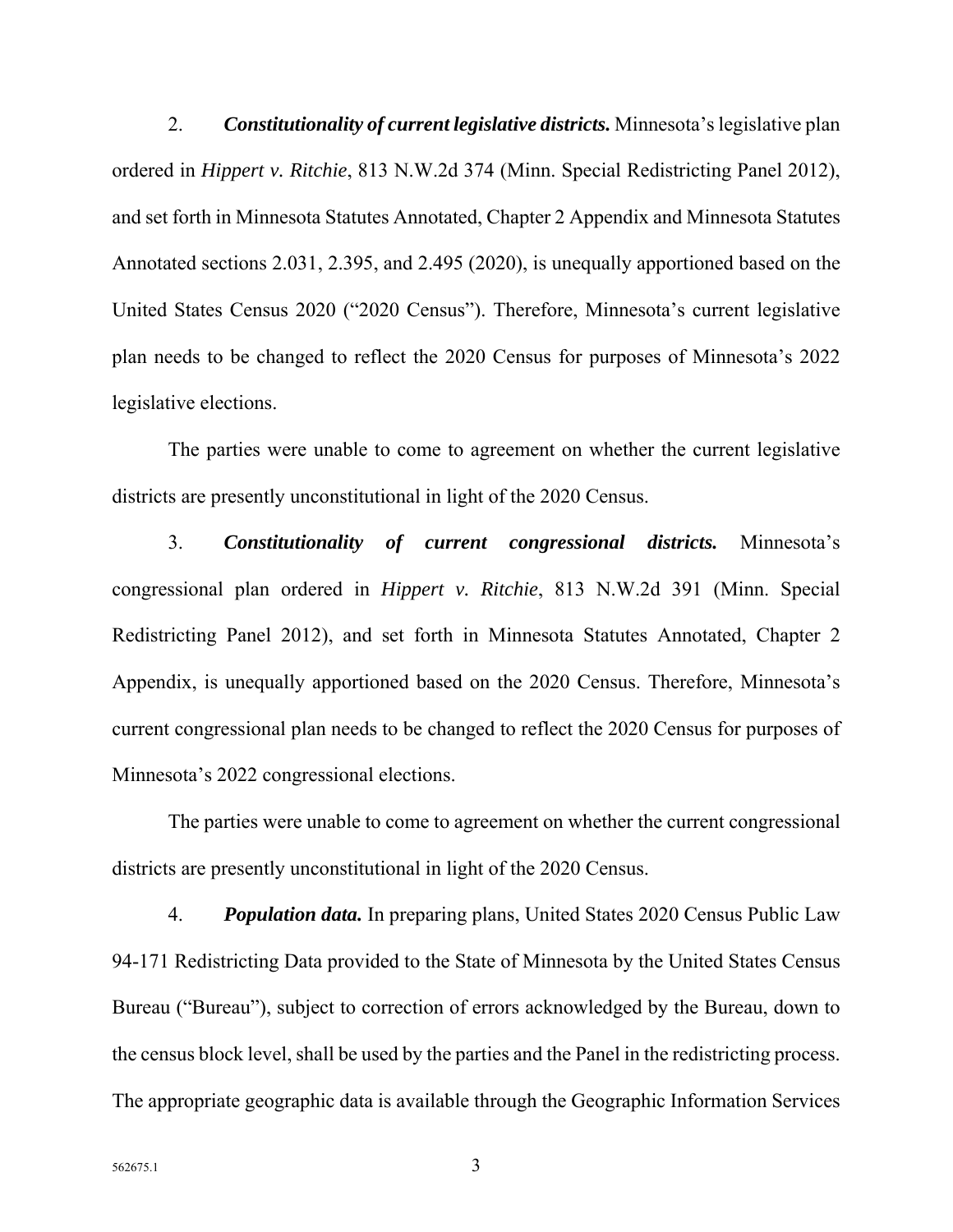Office of the Legislative Coordinating Commission and available software including, but not limited to, Maptitude for Redistricting. The Panel and all parties, as applicable, will use Maptitude for Redistricting or any similar but compatible software to draft, view, print and analyze all proposed redistricting plans. Nothing in this paragraph precludes a party or parties from identifying and proposing solutions for specific alleged errors in the redistricting database.

5. *Ideal populations.* Based on the results of the 2020 Census related by the Bureau on April 26, 2021, the resident population of Minnesota as of April 1, 2020 was 5,706,494. *See Resident Population for the 50 States, the District of Columbia, and Puerto Rico: 2020 Census*, U.S. Census Bureau (Apr. 26, 2021), https://www2.census.gov/ programs-surveys/decennial/2020/data/apportionment/apportionment-2020-table02.pdf. Minnesota has 8 congressional districts, 67 state senate districts, and 134 state house districts. We calculate the ideal population for each type of election district by dividing the state's total population by the number of districts for the particular legislative body. Therefore, the ideal population of a Minnesota congressional district after the 2020 Census is 713,312, the ideal population of a Minnesota state senate district is 85,172, and the ideal population of a Minnesota House of Representatives district is 42,586.

6. *Tolerable deviation: congressional districts***.** Congressional districts must be as nearly equal in total population as is practicable. *Wesberry v. Sanders*, 376 U.S. 1, 7-8, 84 S. Ct. 526, 530 (1964). Because a court-ordered redistricting plan must conform to a higher standard of population equality than a redistricting plan created by a legislature, absolute population equality shall be the goal. *Abrams v. Johnson*, 521 U.S. 74, 98, 117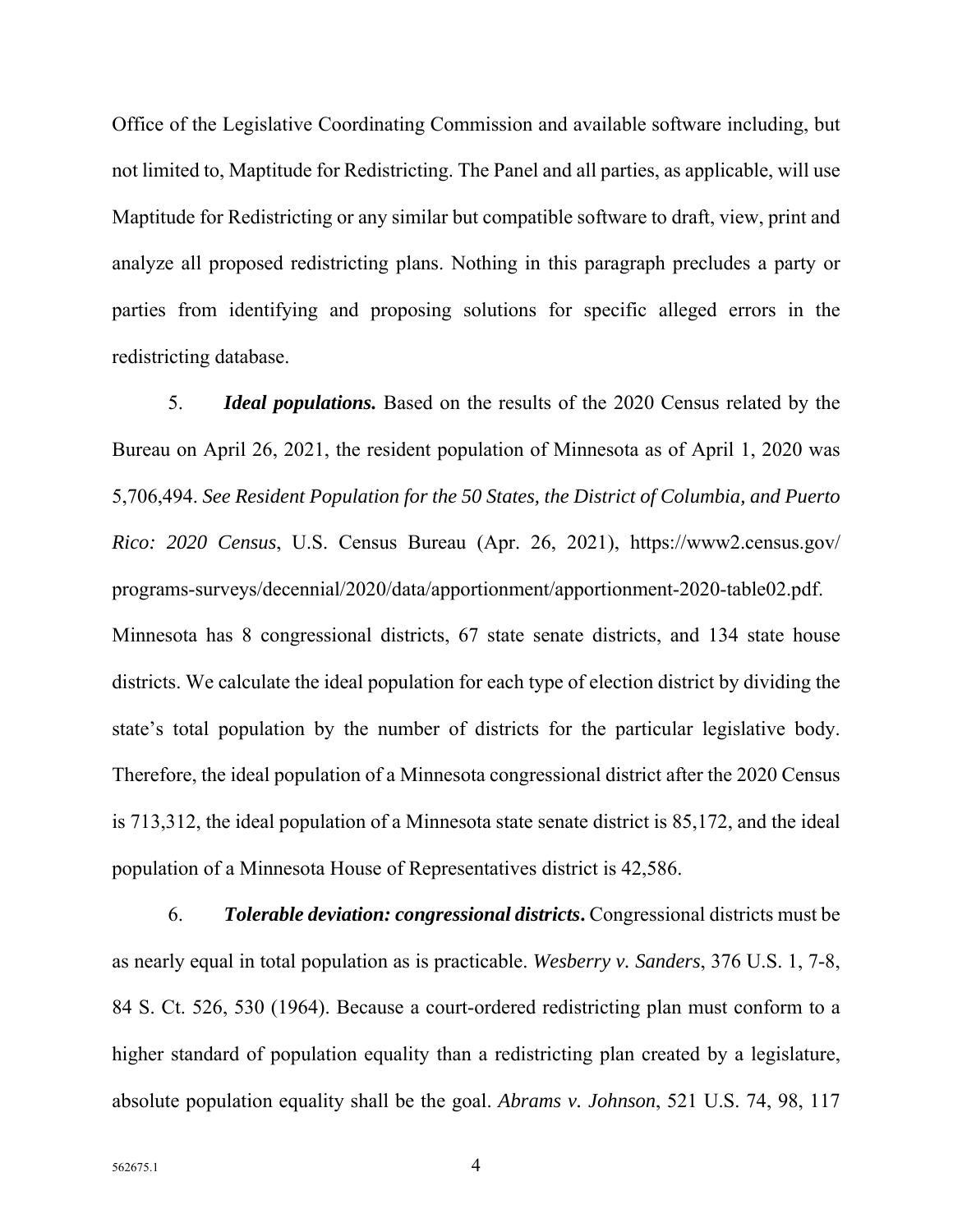S. Ct. 1925, 1939 (1997). Because Minnesota's total population is not divisible into eight congressional districts of equal population, the ideal result is six districts of 713,312 persons and two districts of 713,311 persons.

The parties were unable to come to agreement on the maximum tolerable deviation for congressional districts.

7. *Tolerable percentage deviation: legislative districts***.** Legislative districts must be substantially equal in total population. *See Roman v. Sincock*, 377 U.S. 695, 710, 84 S. Ct. 1449, 1458 (1964). Because a court-ordered redistricting plan must conform to a higher standard of population equality than a plan created by a legislature, de minimis deviation from the ideal district population is the goal. *Connor v. Finch*, 431 U.S. 407, 414, 97 S. Ct. 1828, 1833 (1977).

The parties were unable to come to agreement on the maximum tolerable percentage deviation for legislative districts.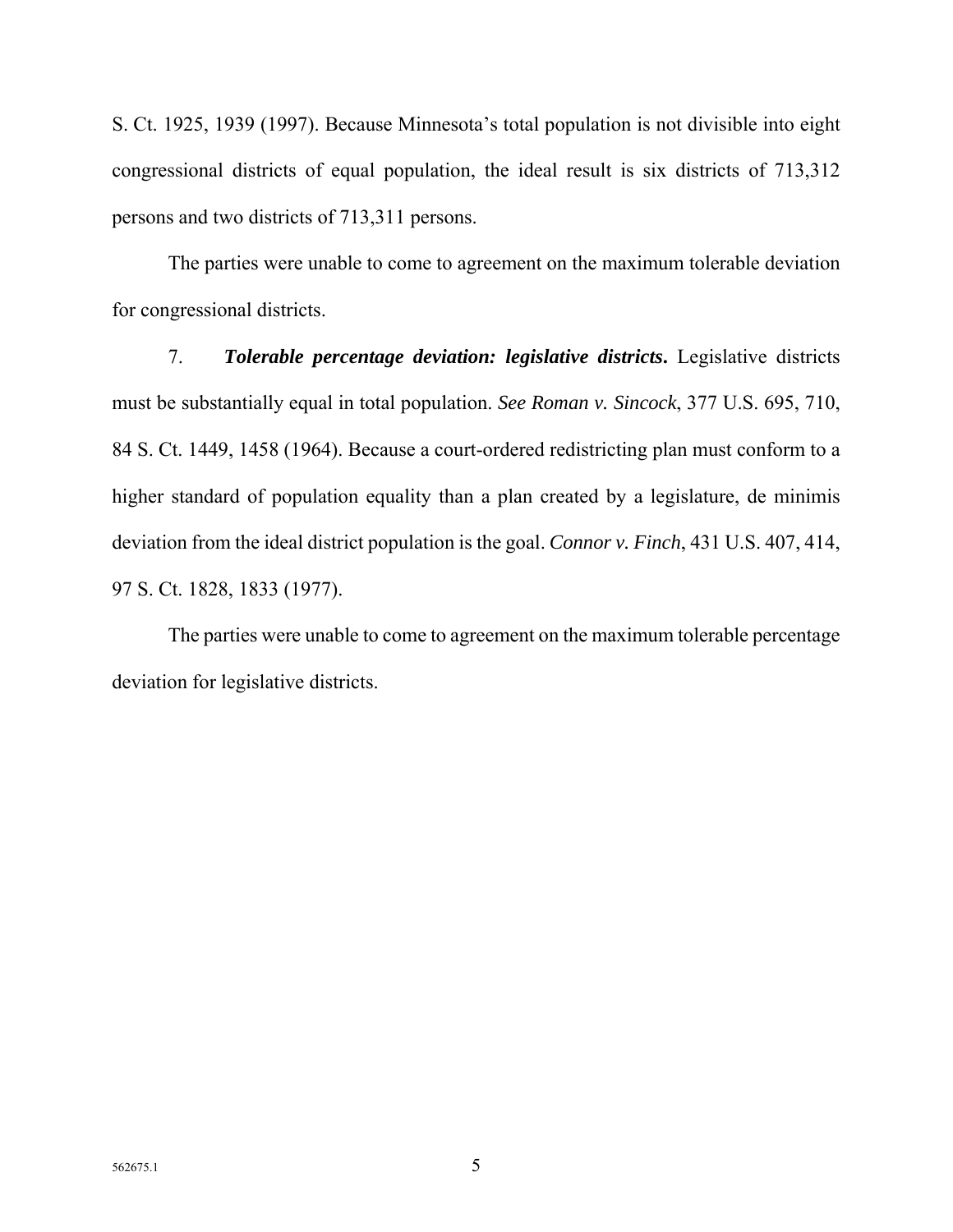### LOCKRIDGE GRINDAL NAUEN P.L.L.P.

s/Charles N. Nauen Charles N. Nauen (#121216) David J. Zoll (#0330681) Kristen G. Marttila (#346007) Rachel A. Kitze Collins (#0396555) 100 Washington Avenue South, Suite 2200 Minneapolis, MN 55401-2159 (612) 339-6900 cnnauen@locklaw.com djzoll@locklaw.com kgmarttila@locklaw.com rakitzecollins@locklaw.com

Marc E. Elias\* Aria C. Branch\* Daniel C. Osher\* Jyoti Jasrasaria\* ELIAS LAW GROUP LLP 10 G Street NE, Suite 600 Washington, D.C. 20002 (202) 968-4490 MElias@elias.law ABranch@elias.law DOsher@elias.law JJasrasaria@elias.law

Abha Khanna\* Ben Stafford\* Jonathan P. Hawley\* ELIAS LAW GROUP LLP 1700 Seventh Avenue, Suite 2100 Seattle, WA 98101 (206) 656-0177 AKhanna@elias.law BStafford@elias.law JHawley@elias.law

\*Admitted *pro hac vice*

*Attorneys for Plaintiffs Frank Sachs; Dagny Heimisdottir; Michael Arulfo; Tanwi Prigge; Jennifer Guertin; Garrison O'Keith McMurtrey; Mara Lee Glubka; Jeffrey Strand; Danielle Main; and Wayne Grimmer*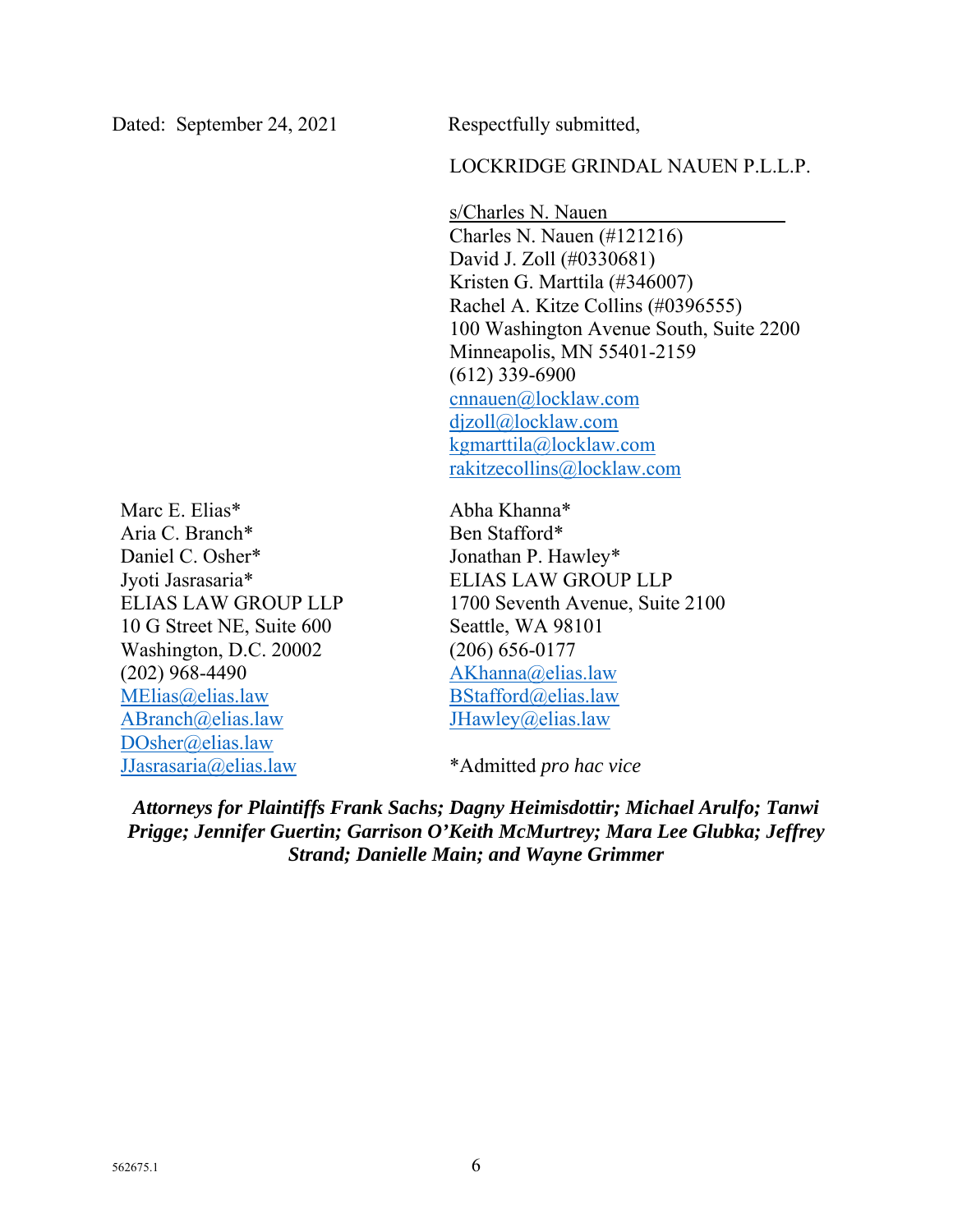JAMES H. GILBERT LAW GROUP, P.L.L.C.

s/Adam L. Sienkowski James H. Gilbert (0034708) Adam L. Sienkowski (0395659) Jody E. Nahlovsky (0330139) 12700 Anderson Lakes Parkway Eden Prairie, MN 55344 (952) 767-0167 asienkowski@lawgilbert.com

*Attorneys for Plaintiffs Peter S. Wattson, Joseph Mansky, Nancy B. Greenwood, Mary E. Kupper, Douglas W. Backstrom, James E. Hougas, III and League of Women Voters Minnesota* 

Dated: September 24, 2021 Respectfully submitted,

TAFT STETTINIUS & HOLLISTER LLP

/s/ Elizabeth M. Brama Elizabeth M. Brama (#0301747) EBrama@Taftlaw.com Maren M. Forde (#0390221) MForde@Taftlaw.com Samuel N. Louwagie (#0400885) SLouwagie@Taftlaw.com 2200 IDS Center 80 South 8th Street

Minneapolis, MN 55402 Telephone: (612) 977-8400 Facsimile: (612) 977-8650

*Attorneys for Plaintiffs Paul Anderson, Ida Lano, Chuck Brusven, Karen Lane, Joel Hineman, Carol Wegner, and Daniel Schonhardt*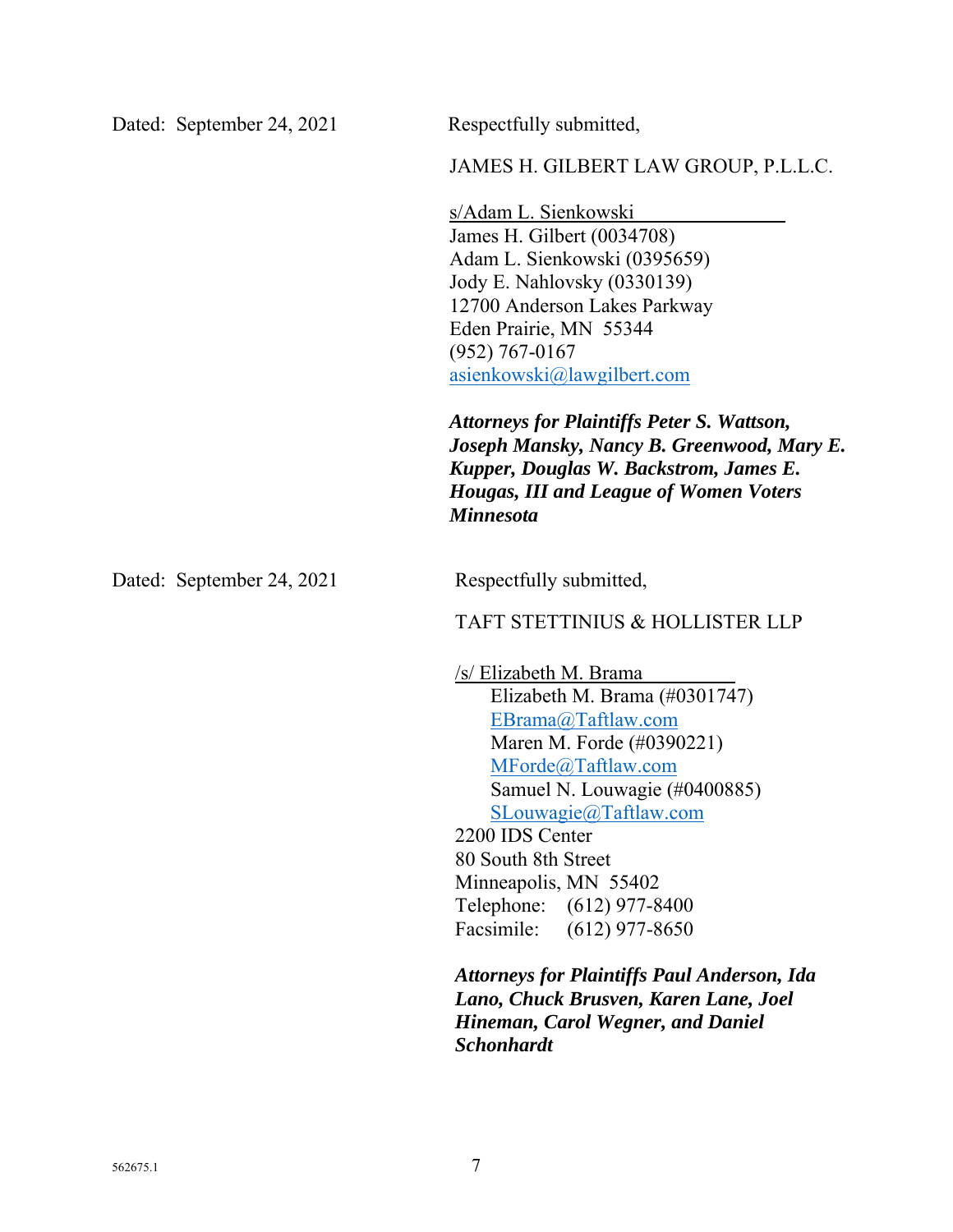## LATHROP GPM

*/s/Brian A. Dillon* Brian A. Dillon (MN #0386643) Amy Erickson (MN # 0399214) 80 South Eighth Street 500 IDS Center Minneapolis, MN 55402 Phone: 612-632-3000 brian.dillon@lathropgpm.com amy.erickson@lathropgpm.com *Attorneys for Dr. Bruce Corrie, Shelly Diaz, Alberder Gillespie, Xiongpao Lee, Abdirizak Mahboub, Aida Simon, Beatriz Winters, Common Cause, OneMinnesota.org, and Voices for Racial Justice*  Dated: September 24, 2021 Respectfully submitted, KEITH ELLISON Attorney General State of Minnesota /s/ Nathan J. Hartshorn ANGELA BEHRENS, Atty. # 0351076 NATHAN J. HARTSHORN, Atty. # 0320602 Assistant Attorneys General 445 Minnesota Street, Suite 1400 St. Paul, Minnesota 55101-2134 (651) 757-1252 (Voice) (651) 297-1235 (Fax) nathan.hartshorn@ag.state.mn.us

*Attorneys for Respondent Simon*